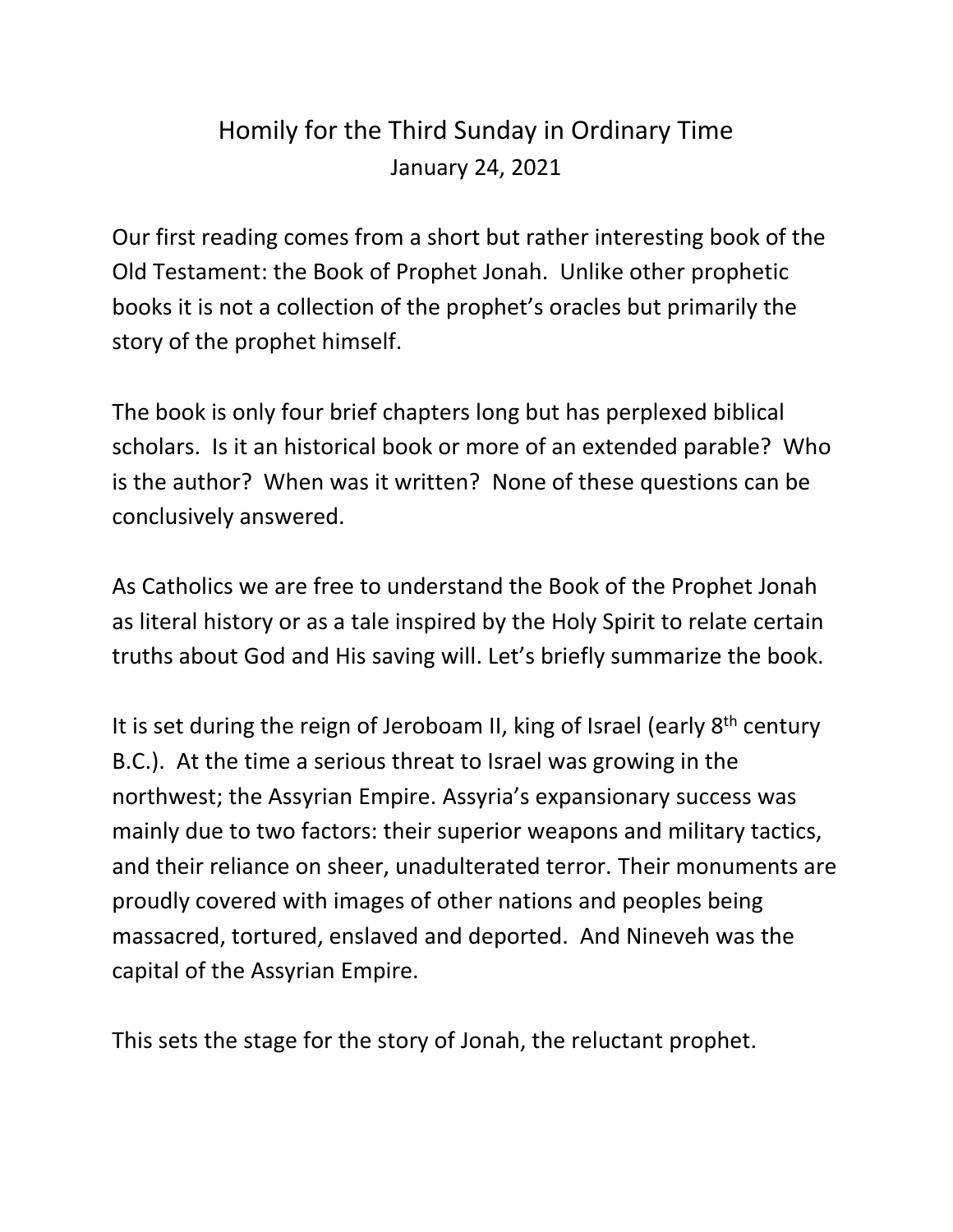One day the word of God comes to Jonah calling him to preach repentance to the people of Nineveh. Instead, Jonah goes to the seaport of Joppa and boards a ship heading in the exact opposite direction, west to Tarshish (possibly in southern Spain; in other words, as far away as he could get!).

On the voyage a terrible storm arises and the crew begins throwing cargo overboard and crying out to their pagan gods for deliverance. Jonah is asleep in the ship's hold. When found he is awakened and told to also beseech his god for protection.

The crew cast lots to see who has brought this calamity upon them. The lot falls upon Jonah. He confesses that he was running away from God and tells the sailors to throw him overboard in order to calm the storm. At first they refuse but finally acquiesce and toss Jonah into the sea. The storm immediately subsides.

In the water Jonah does not drown but is instead swallowed by a great fish. For three days and nights he remains in its belly. He prays to God in repentance for deliverance. The great fish finally spews Jonah out on the shore.

God again tells Jonah to go to Nineveh and proclaim His message to its inhabitants. Jonah proceeds to the great city and upon entering declares, "*Forty days more, and Nineveh shall be overthrown*!"

When the message reaches the king, he puts on sackcloth and ashes and calls on all the inhabitants, human and beast alike, to fast and do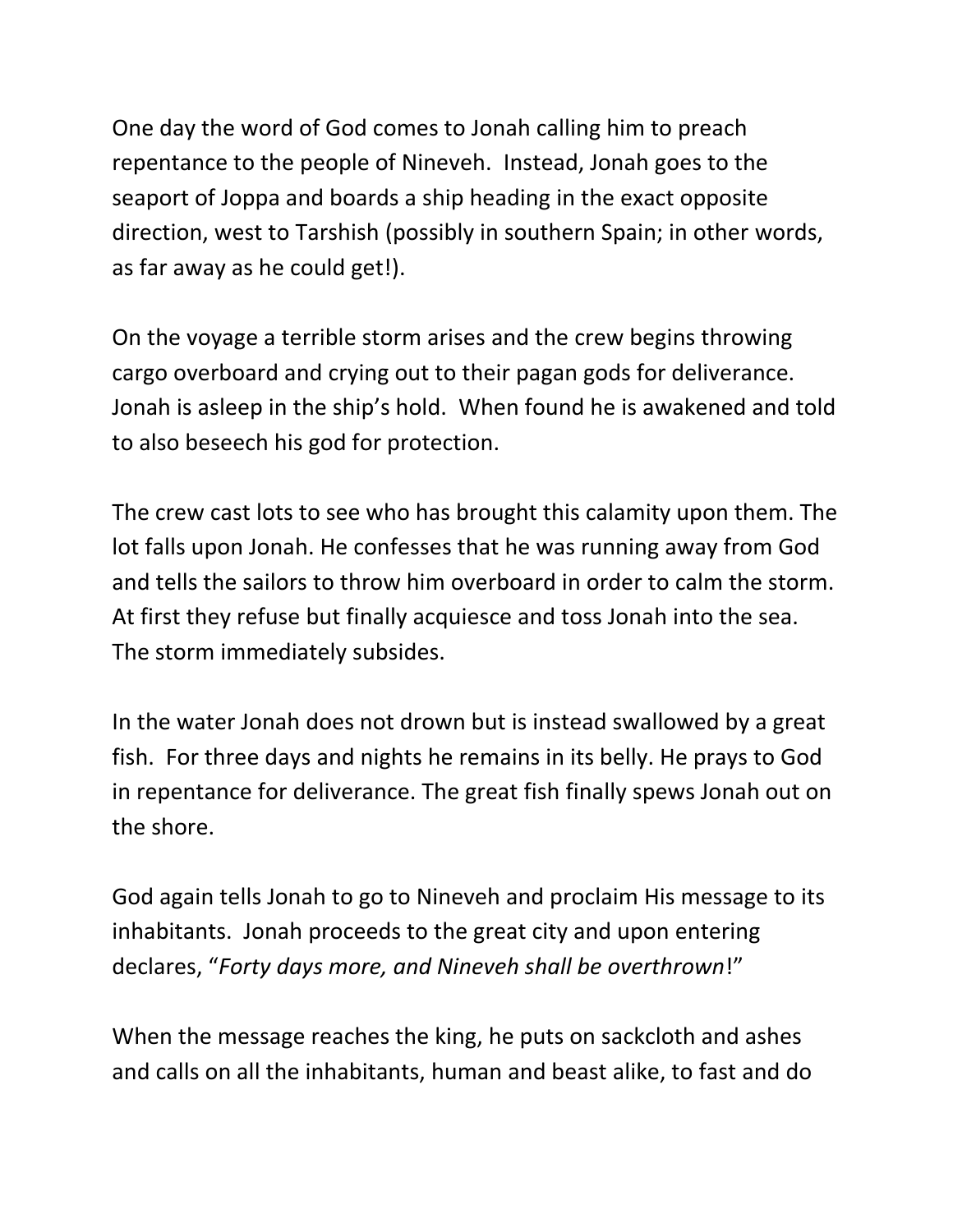the same. The inhabitants repent and so God relents from punishing them.

Seeing this Jonah becomes angry at God and in prayer tells Him that this is why he initially tried to flee; because, "*I knew that You are a gracious and compassionate God, slow to anger and abounding in love, a God who relents from sending calamity*" (4:2). In his bitterness Jonah asks God to let him die. He leaves the city and watches from a distance to see if it will be destroyed.

God causes a large plant to grow and shade Jonah from the scorching sun. This makes Jonah happy. But the next morning God has a worm kill the plant. Jonah again becomes bitterly angry, wanting to die. God uses this as a teachable moment; pointing out how Jonah was concerned about one plant but begrudged God for being concerned about the 120,000 inhabitants of Nineveh "*who do not know their right hand from the left*" and about their animals (4:11). With this the story ends. We are left hanging as to Jonah's response.

What lessons can we learn from this story?

First, we are reminded that God seeks the *repentance* of those who do wrong not their destruction. Jonah sees only their evil (and make no mistake, the Late Assyrian Empire was evil) but God sees the good in the human heart and the possibility of change. God will punish those who continue in their wrongdoing, but His primary concern, as Saint Peter tells us, is "*not wanting any to perish, but all to come to repentance*" (2 Peter 3:9). When we see evil flourishing and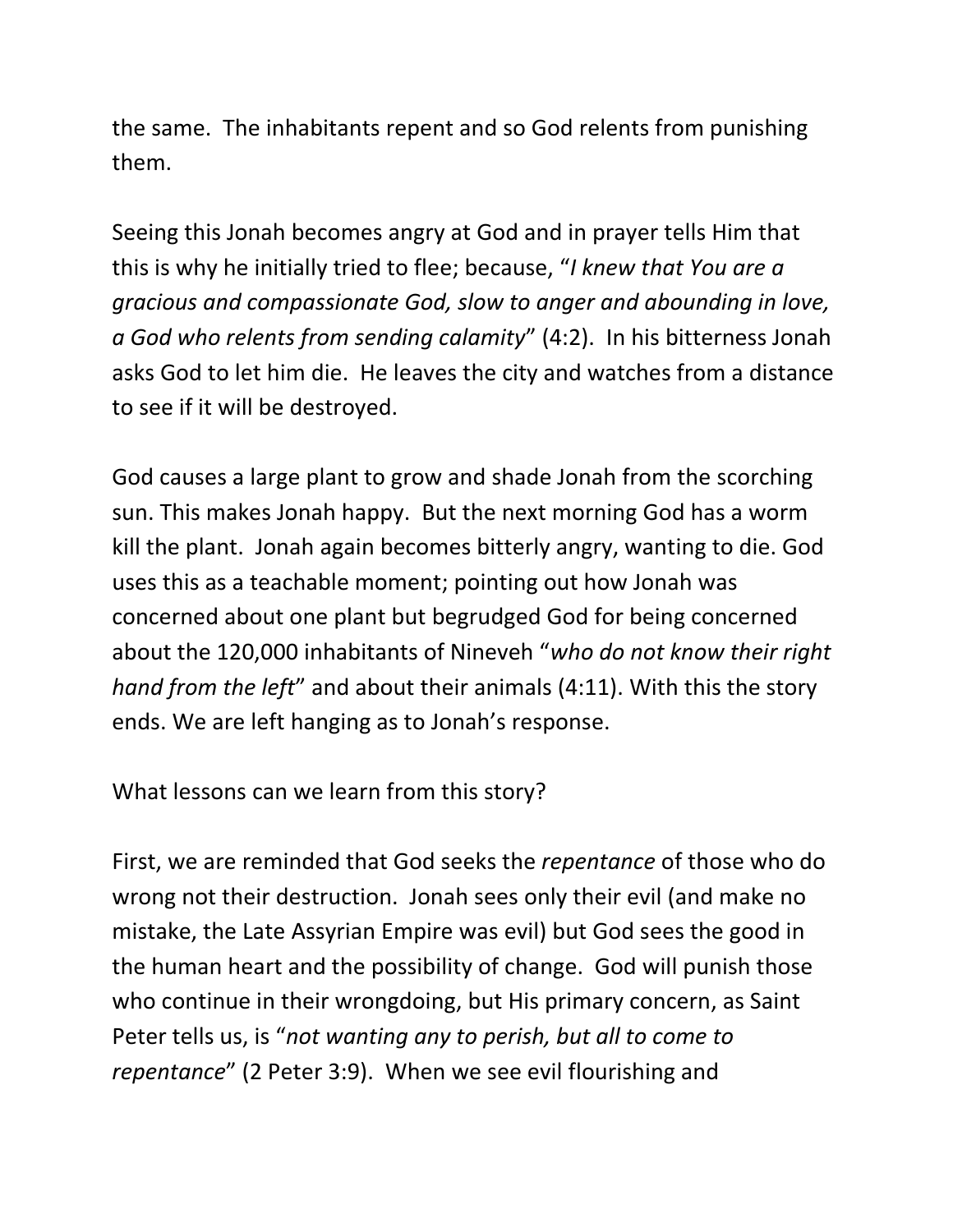unpunished, we may be tempted to interpret it as proof of God's indifference. But what it may actually indicate is His longsuffering patience with all of us. Jonah did not weep over the city of Nineveh but Jesus wept over Jerusalem.

Second, and related, God's mercy and compassion extend to all people because He loves all people. Jonah represents the Chosen People of God's covenant; the Ninevites represent those outside the covenant. God holds special those with whom He has entered into covenant (and we are the people of the New Covenant) but that does not mean He is indifferent to those outside of it. Being inside and being outside are not the same, but they are not meant to be demarcations of God's love and areas of concern. When Jesus saw the multitudes "*He had compassion for them, because they were harassed and helpless, like sheep without a shepherd*" (Matthew 9:36).

Third, God uses His chosen people to witness to the world. We are chosen for mission. We are not meant to simply stay within our comfort zone. We are given the difficult task of calling out sin but for the purpose of calling *to* repentance. We are given the task of letting people know that God is real, God is just, but God is also merciful. Most of all, that God is love. As Jesus told His disciples, "*You did not choose Me but I chose you. And I appointed you to go and bear fruit, fruit that will last*" (Jn 15:16).

Fourth, this leads us to recognize that God's plan of salvation extends to all people and that we are intimately involved in His plan, both as a Church and as individual members of it. The Jews were called to